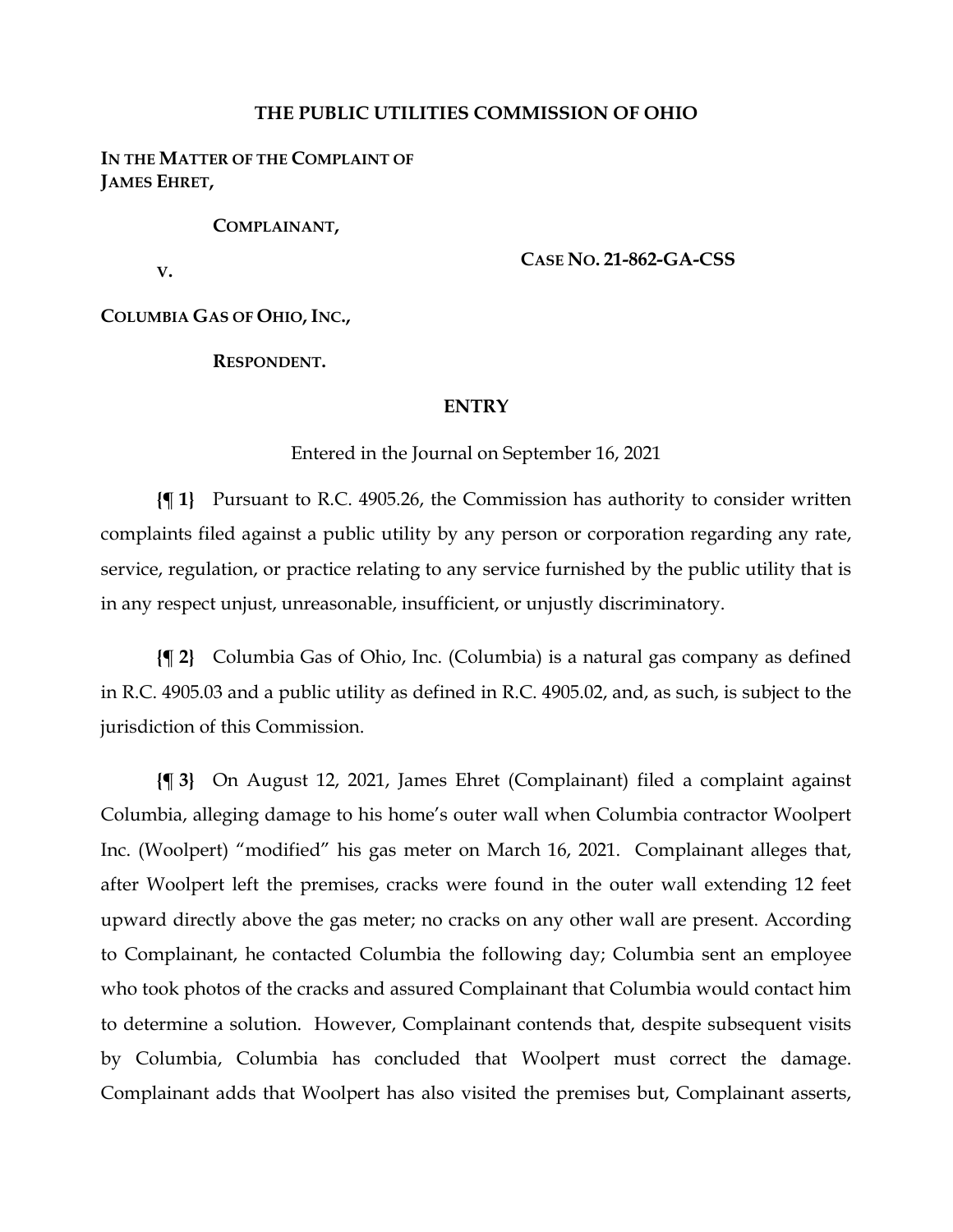Woolpert's insurer Travelers Insurance has little interest in addressing the matter. Complainant emphasizes that, although he received some compensation for repairs from his property insurer State Farm, he believes that Columbia should pay him for the repairs, after which he will return State Farm's payment. Complainant adds that State Farm has completed an investigation and determined that the Woolpert employee caused the damage.

**{¶ 4}** Columbia filed its answer on August 30, 2021. Columbia contends that Complainant has not stated reasonable grounds for complaint and that Columbia has complied with all applicable Ohio statutes and Commission rules.

**{¶ 5}** The attorney examiner finds that this matter should be scheduled for a settlement conference by telephone. The purpose of the settlement conference will be to explore the parties' willingness to negotiate a resolution in lieu of an evidentiary hearing. In accordance with Ohio Adm.Code 4901-1-26, any statements made in an attempt to settle this matter without the need for an evidentiary hearing will not generally be admissible to prove liability or invalidity of a claim. An attorney examiner from the Commission's legal department will facilitate the settlement process. However, nothing prohibits any party from initiating settlement negotiations prior to the scheduled settlement conference.

**{¶ 6}** Accordingly, a telephone conference shall be scheduled for October 18, 2021, at 10:00 a.m. The parties shall dial 1-614-721-2972 and enter conference code 331 724 598# to participate. If a settlement is not reached at the conference, the attorney examiner will conduct a discussion of procedural issues. Procedural issues for discussion may include discovery dates, possible stipulations of facts, and potential hearing dates.

**{¶ 7}** Pursuant to Ohio Adm.Code 4901-1-26(F), the representatives of the public utility shall investigate the issues raised in the complaint prior to the settlement conference, and all parties attending the conference shall be prepared to discuss settlement of the issues raised and shall have the authority to settle those issues.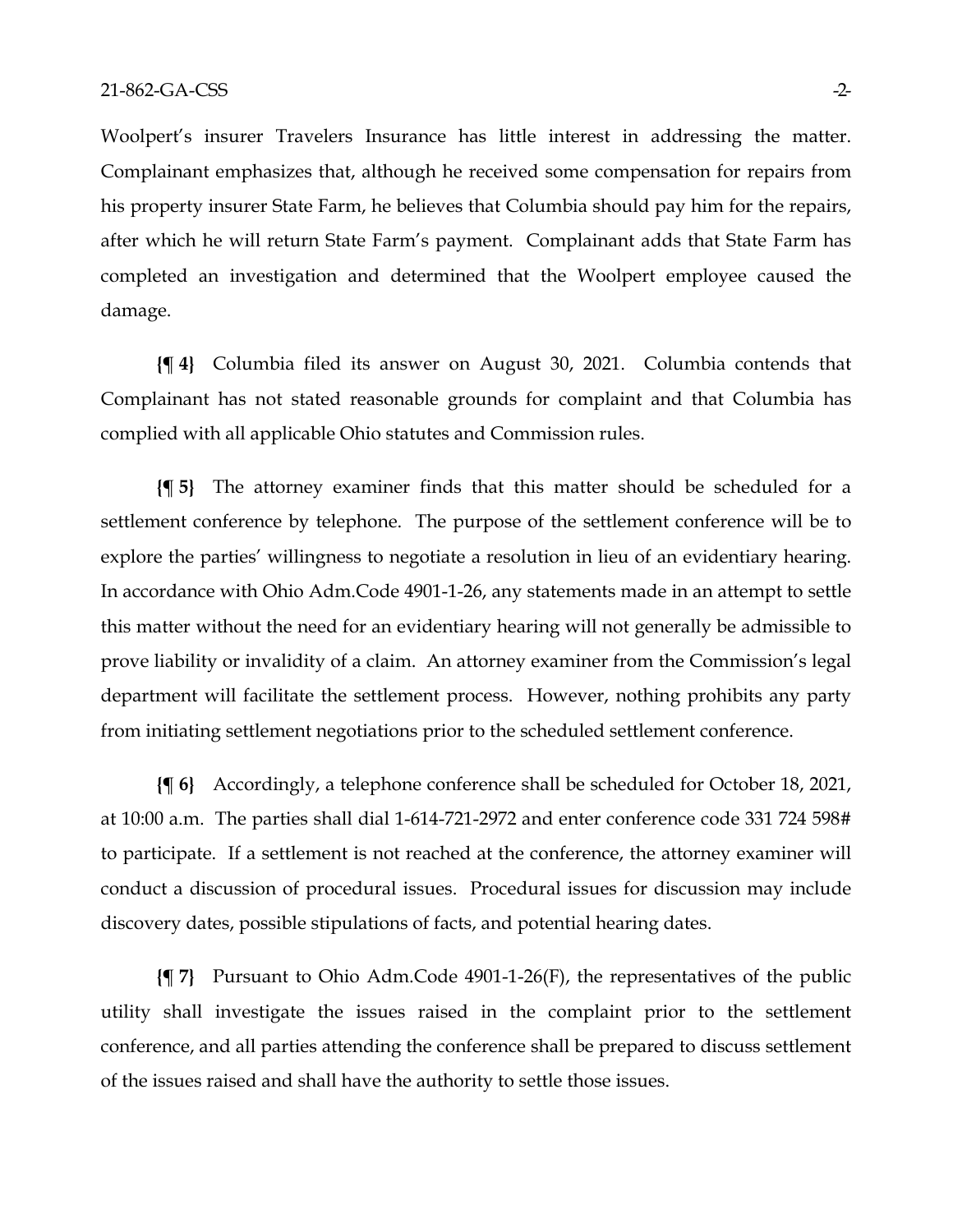**{¶ 8}** As is the case in all Commission complaint proceedings, the complainant has the burden of proving the allegations of the complaint. *Grossman v. Pub. Util. Comm.,*  5 Ohio St.2d 189, 214 N.E.2d 666 (1966).

**{¶ 9}** It is, therefore,

**{¶ 10}** ORDERED, That a settlement conference by telephone be scheduled for October 18, 2021, at 10:00 a.m., as indicated in Paragraph 6. It is, further,

**{¶ 11}** ORDERED, That a copy of this Entry be served upon all parties of record.

## THE PUBLIC UTILITIES COMMISSION OF OHIO

*/s/James M. Lynn*

James M. Lynn Attorney Examiner

SJP/hac